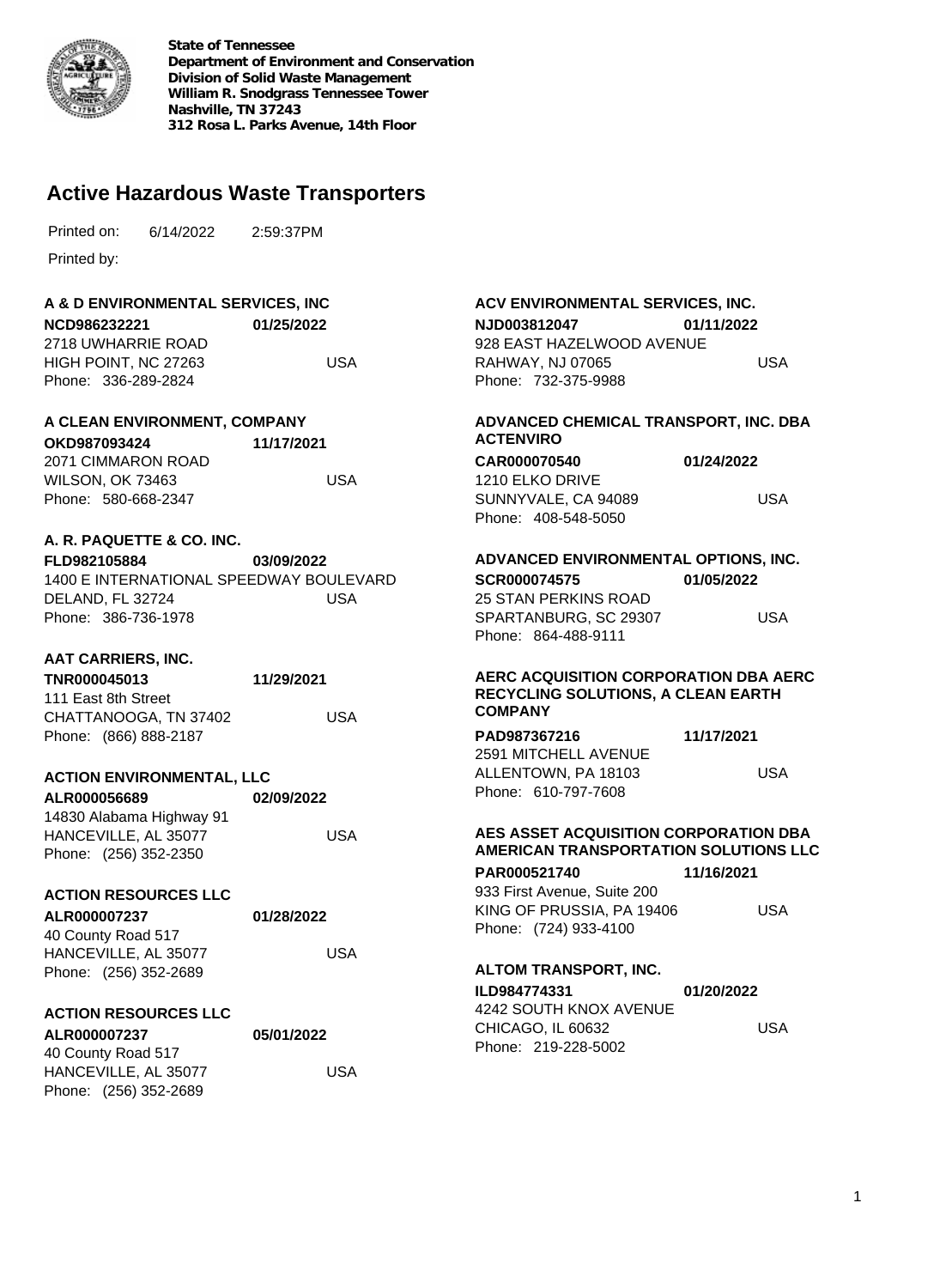| <b>AMERICAN REMEDIATION &amp; ENVIRONMENTAL,</b><br>INC.  |            |            | BEALINE SERVICE COMPANY, INC.<br>TXR000084006                  | 01/05/2022 |            |
|-----------------------------------------------------------|------------|------------|----------------------------------------------------------------|------------|------------|
| ALR000034231<br>12631 Celeste Road<br>CHUNCHULA, AL 36521 | 01/11/2022 | <b>USA</b> | 6503 THOMPSON ROAD<br>BAYTOWN, TX 77521<br>Phone: 832-514-6450 |            | <b>USA</b> |
| Phone: 251-679-6900                                       |            |            |                                                                |            |            |
| <b>AMERICAN SERVICES, LLC</b>                             |            |            | BED ROCK INC. DBA TRI STATE MOTOR TRANSIT<br>CO.               |            |            |
| MSR000109306<br>2281 STATE LINE ROAD WEST                 | 05/18/2022 |            | MOD095038998<br>8141 E 7TH STREET                              | 12/20/2021 |            |
| SOUTHAVEN, MS 38671<br>Phone: 901-524-6550                |            | <b>USA</b> | JOPLIN, MO 64801<br>Phone: 417-624-3131                        |            | <b>USA</b> |
| <b>AMERICAN TRANSPORT INC</b>                             |            |            | <b>BENNETT HEAVY &amp; SPECIALIZED, LLC</b>                    |            |            |
| PAR000519959<br>100 INDUSTRY DRIVE                        | 11/29/2021 |            | MOR000560623<br>2900 Davis Boulevard, Suite 1                  | 01/20/2022 |            |
| PITTSBURGH, PA 15275<br>Phone: 412-490-6031               |            | <b>USA</b> | JOPLIN, MO 64804<br>Phone: 800-866-5500                        |            | <b>USA</b> |
| <b>APOLLOS WATERS, LLC</b>                                |            |            | <b>BEST DEDICATED LLC</b>                                      |            |            |
| INR000145292                                              | 12/20/2021 |            | NCR000172577                                                   | 02/16/2022 |            |
| 108 WEST 1250 SOUTH<br>BATTLE GROUND, IN 47920            |            | <b>USA</b> | 829 Graves Street<br>KERNERSVILLE, NC 27284                    |            | <b>USA</b> |
| Phone: 765-427-3742                                       |            |            | Phone: 336-908-2445                                            |            |            |
| <b>ATI TRUCKING LLC</b>                                   |            |            | <b>BIONOMICS, INC.</b>                                         |            |            |
| PAR000547695<br>100 Industry Drive, Suite 100             | 11/30/2021 |            | TND982116493<br>1550 BEAR CREEK ROAD                           | 12/16/2021 |            |
| PITTSBURGH, PA 15275                                      |            | <b>USA</b> | OAK RIDGE, TN 37830                                            |            | <b>USA</b> |
| Phone: 412-490-6040                                       |            |            | Phone: 865-220-8501                                            |            |            |
| <b>B.C.A. EXPRESS CO., LTD</b>                            |            |            | <b>BIOWASTE, LLC</b>                                           |            |            |
| OHR000111906<br>22180 West Industrial Park Drive          | 01/27/2022 |            | TNR000046623<br>210 Mitchell Boulevard                         | 12/10/2021 |            |
| <b>GENOA, OH 43430</b>                                    |            | <b>USA</b> | TULLAHOMA, TN 00000                                            |            | <b>USA</b> |
| Phone: 419-696-0446                                       |            |            | Phone: 615-419-4929                                            |            |            |
| <b>BASIN TRANSPORTATION LLC</b>                           |            |            | <b>BNSF RAILWAY COMPANY</b>                                    |            |            |
| OKR000031492                                              | 01/13/2022 |            | MND048341788                                                   | 01/28/2022 |            |
| 130 Express Lane<br>MCALESTER, OK 74501                   |            | <b>USA</b> | 176 EAST FIFTH STREET, SUITE 110<br>SAINT PAUL, MN 55101       |            | <b>USA</b> |
| Phone: 918-558-2986                                       |            |            | Phone: 901-433-7309                                            |            |            |
| <b>BBU SERVICES OF WV, LLC</b>                            |            |            | <b>BOOMER ENVIRONMENTAL LLC</b>                                |            |            |
| WVD988793345                                              | 01/05/2022 |            | OKR000024414                                                   | 01/25/2022 |            |
| 986 Kentuck Road<br><b>KENNA, WV 25248</b>                |            | <b>USA</b> | 2800 SE 29TH<br>OKLAHOMA CITY, OK 73129                        |            | <b>USA</b> |
| Phone: (304) 372-8192                                     |            |            | Phone: 405-601-9595                                            |            |            |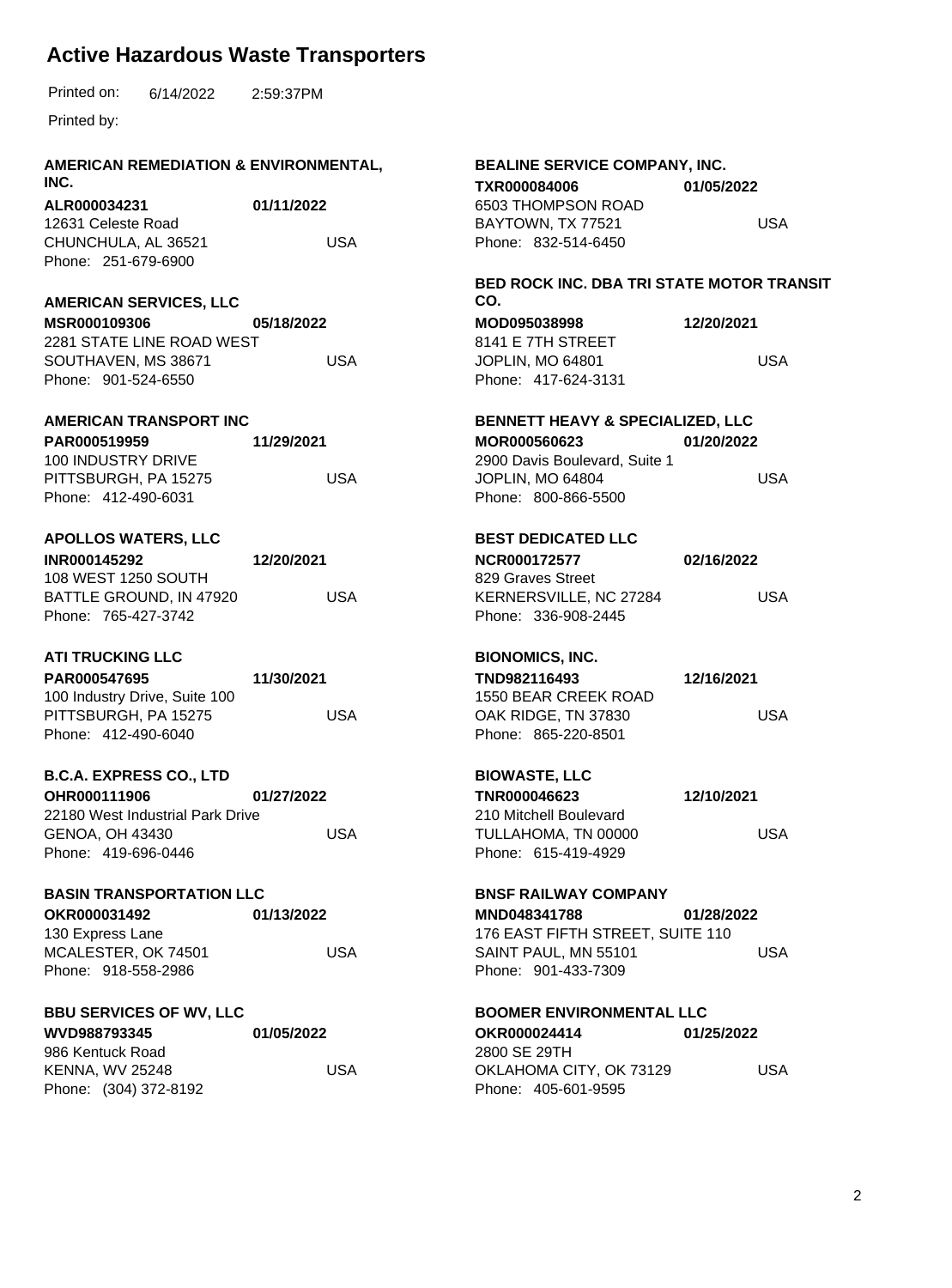6/14/2022 Printed on: 2:59:37PM

Printed by:

### **BOWMAN BROTHERS INC**

| TND987790789        | 12/09/2021 |
|---------------------|------------|
| 521 N FRONT STREET  |            |
| ROCKWOOD. TN 37854  | USA        |
| Phone: 865-354-0600 |            |

#### **BRENNTAG MID-SOUTH, INC.**

**TND084060086** 317 WAUHATCHIE PIKE CHATTANOOGA, TN 37419 Phone: (423) 821-1535 **02/17/2022** USA

**BUCHHEIT TRUCKING SERVICE, INC. MOR000000976** 600 DAUGHERTY STREET **01/14/2022** USA

SCOTT CITY, MO 63780 Phone: 573-264-1700

# **BUFFALO FUEL CORP.**

**NYR000045724** 4870 PACKARD ROAD NIAGARA FALLS, NY 14304 Phone: 716-278-2000 **01/20/2022** USA

### **CACTUS DISPOSAL OF NORTH TEXAS LP**

**TXD980796338** 4960 SINGLETON BOULEVARD DALLAS, TX 75212 Phone: 214-252-5000 **01/14/2022** USA

### **CAST SPECIALTY TRANSPORTATION INC**

**COR000206722** 9850 HAVANA STREET, SUITE 500 HENDERSON, CO 80640 Phone: 303-534-6376 **01/20/2022** USA

#### **CAST TRANSPORTATION**

| COR000005389        | 12/16/2021 |
|---------------------|------------|
| 9850 HAVANA STREET  |            |
| HENDERSON, CO 80640 |            |
| Phone: 303-534-6376 |            |

### **CHEMICAL WASTE MANAGEMENT**

**ALD000622464** 36964 ALABAMA HIGHWAY 17 EMELLE, AL 35459 Phone: 206-652-9721 **01/07/2022** USA

USA

#### **CIMA SERVICES LP TXR000081245** 3334 STRAWBERRY ROAD PASADENA, TX 77504 Phone: 713-946-5053 **01/21/2022** USA **CLAIBORNE HAULING LLC TNR000029975** 6210 RUTLEDGE PIKE KNOXVILLE, TN 37924 Phone: 865-540-4409 **02/03/2022** USA **CLEAN EARTH SPECIALTY WASTE SOLUTIONS, INC. ALR000060186** 14871 Alabama Highway 91 HANCEVILLE, AL 35077 Phone: (256) 352-1160 **01/20/2022** USA **CLEAN HARBORS ENVIRONMENTAL SERVICES, INC. MAD039322250** 42 Longwater Drive NORWELL, MA 02061 Phone: (781) 792-5000 **02/01/2022** USA **CLIFF BERRY INC FLR000083071** 3400 SE 9TH AVENUE FORT LAUDERDALE, FL 33316 Phone: 954-763-3390 **01/13/2022** USA **COAL CITY COB COMPANY INC. TXR000079839** 4300 North Interstate Highway 35 East WAXAHACHIE, TX 75165 Phone: (972) 923-7500 **01/31/2022** USA **CODE 3 SERVICES LLC ARR000026013** 4624 Junction City Highway EL DORADO, AR 71730 Phone: 870-875-1521 **01/12/2022** USA **COUSINS WASTE CONTROL LLC OHD981000557** 1701 E. MATZINGER ROAD TOLEDO, OH 43612 **11/17/2021** USA

Phone: 920-720-7803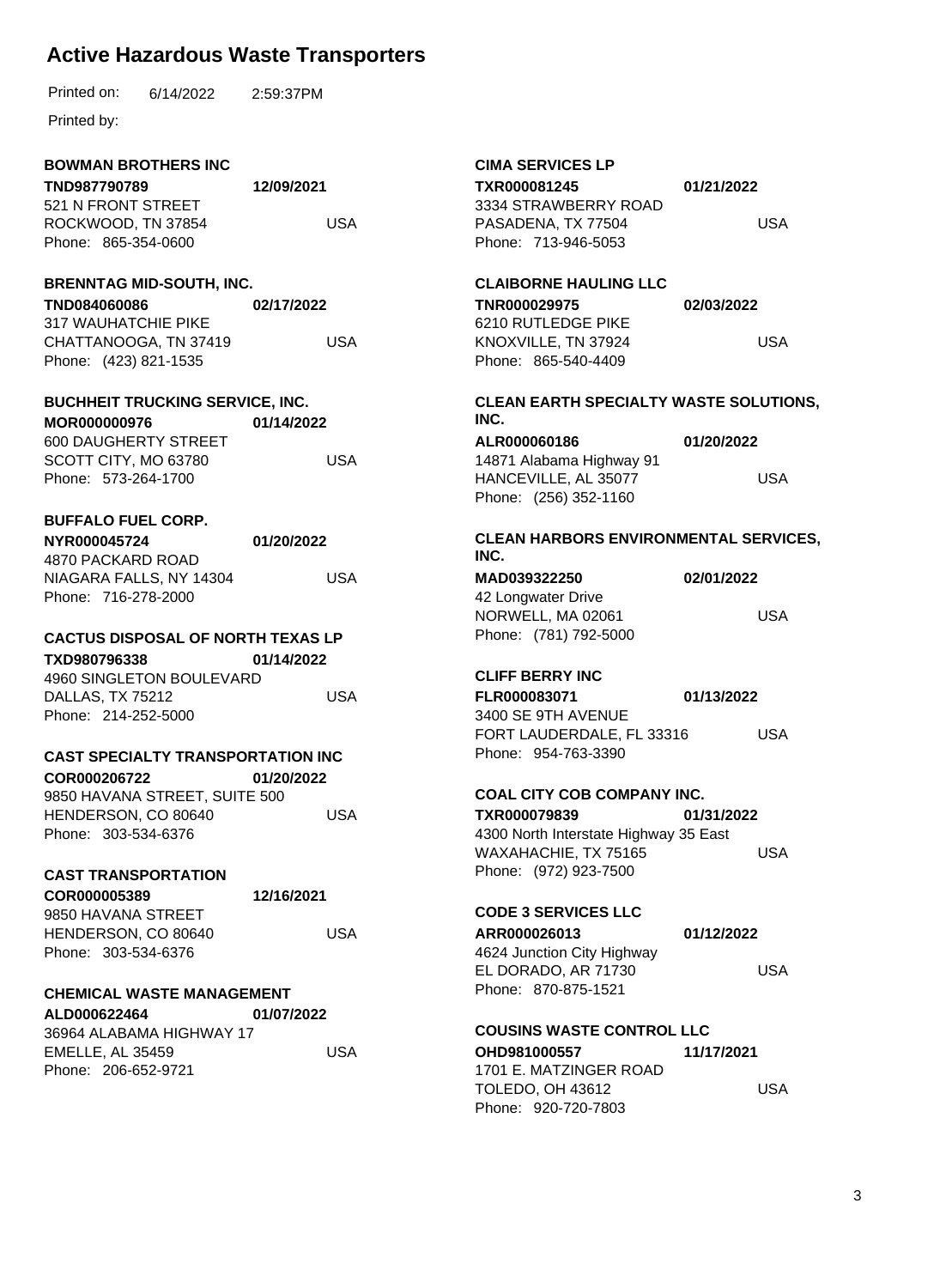|  | Printed on: | 6/14/2022 | 2:59:37PM |
|--|-------------|-----------|-----------|
|--|-------------|-----------|-----------|

| <b>CSX TRANSPORTATION INC</b>                             |            | <b>ELDREDGE INC.</b>                          |            |
|-----------------------------------------------------------|------------|-----------------------------------------------|------------|
| FLD006921340                                              | 01/14/2022 | PAD014146179<br>12/09/2021                    |            |
| 500 WATER STREET J-275                                    |            | 898 FERN HILL ROAD                            |            |
| JACKSONVILLE, FL 32202                                    | <b>USA</b> | WEST CHESTER, PA 19380                        | <b>USA</b> |
| Phone: 904-366-5040                                       |            | Phone: 610-436-4749                           |            |
| <b>CWM TRANSPORTATION</b>                                 |            | <b>EMERALD ENVIRONMENTAL SERVICES INC</b>     |            |
| LA0000147272                                              | 01/07/2022 | OHR000102053                                  | 01/26/2022 |
| 7123 John Brannon Road                                    |            | 1621 ST. CLAIR AVENUE                         |            |
| SULPHUR, LA 70665                                         | <b>USA</b> | <b>KENT, OH 44240</b>                         | <b>USA</b> |
| Phone: 337-583-3795                                       |            | Phone: 330-677-0785                           |            |
| DRUG AND LABORATORY DISPOSAL, INC.                        |            | <b>EMERALD TRANSFORMER</b>                    |            |
| MID092947928                                              | 01/13/2022 | FLR000168203                                  | 12/20/2021 |
| 331 BROAD STREET                                          |            | 4509 State Highway 83 North                   |            |
| PLAINWELL, MI 49080                                       | <b>USA</b> | DEFUNIAK SPRINGS, FL 32433                    | <b>USA</b> |
| Phone: 269-685-9824                                       |            | Phone: 225-454-2055                           |            |
| <b>DUPRE LOGISTICS LLC</b>                                |            | <b>ENERGYSOLUTIONS, INC.</b>                  |            |
| LAR000045963                                              | 12/20/2021 | TND982157570                                  | 01/21/2022 |
| 729 TOBY MOUTON ROAD                                      |            | 1560 Bear Creek Road                          |            |
| <b>USA</b><br><b>DUSON, LA 70529</b>                      |            | OAK RIDGE, TN 37830                           | <b>USA</b> |
| Phone: 337-237-8471                                       |            | Phone: 865-220-1236                           |            |
| DYNAMIC ENVIRONMENTAL SERVICES LLC                        |            | <b>ENHANCED ENVIRONMENTAL &amp; EMERGENCY</b> |            |
| LAR000068445                                              | 01/24/2022 | SERVICES, INC.                                |            |
| 6260 HIGHWAY 73                                           |            | MSR000108746                                  | 02/09/2022 |
| GEISMAR, LA 70734                                         | <b>USA</b> | 1018 Industrial Park Drive                    |            |
| Phone: 225-677-5446                                       |            | CLINTON, MS 39056                             | <b>USA</b> |
|                                                           |            | Phone: (844) 333-0939                         |            |
| E. LUKE GREENE CO., INC.                                  |            |                                               |            |
| TNR000010439                                              | 01/14/2022 | <b>ENHANCED ENVIRONMENTAL &amp; EMERGENCY</b> |            |
| 619 East Maple Street                                     |            | <b>SERVICES, INC.</b>                         |            |
| JOHNSON CITY, TN 37601                                    | <b>USA</b> | MSR000108746                                  | 01/31/2022 |
| Phone: 423-926-1151                                       |            | 1018 Industrial Park Drive                    |            |
|                                                           |            | CLINTON, MS 39056                             | <b>USA</b> |
| <b>EARTH SMART ENVIRONMENTAL SOLUTIONS,</b><br><b>LLC</b> |            | Phone: (844) 333-0939                         |            |
| MIR000037697                                              | 12/10/2021 | <b>ENVIR SAFETY &amp; HEALTH CONSULT SVC</b>  |            |
| 1400 SOUTH 3RD STREET                                     |            | LAR000037069                                  | 02/01/2022 |
| <b>NILES, MI 49120</b>                                    | <b>USA</b> | 1730 COTEAU ROAD                              |            |
| Phone: 303-907-4362                                       |            | HOUMA, LA 70364                               | <b>USA</b> |
|                                                           |            | Phone: 985-851-1084                           |            |
| <b>ECOFLO HOLDING, INC.</b>                               |            |                                               |            |
| NCD980842132                                              | 11/18/2021 | <b>ENVIRITE OF PENNSYLVANIA, INC.</b>         |            |
| 2750 PATTERSON STREET                                     |            | PAD010154045                                  | 12/13/2021 |
| GREENSBORO, NC 27407                                      | <b>USA</b> | 730 VOGELSONG ROAD                            |            |
| Phone: 336-617-2714                                       |            | YORK, PA 17404                                | <b>USA</b> |
|                                                           |            | Phone: 717-846-1900                           |            |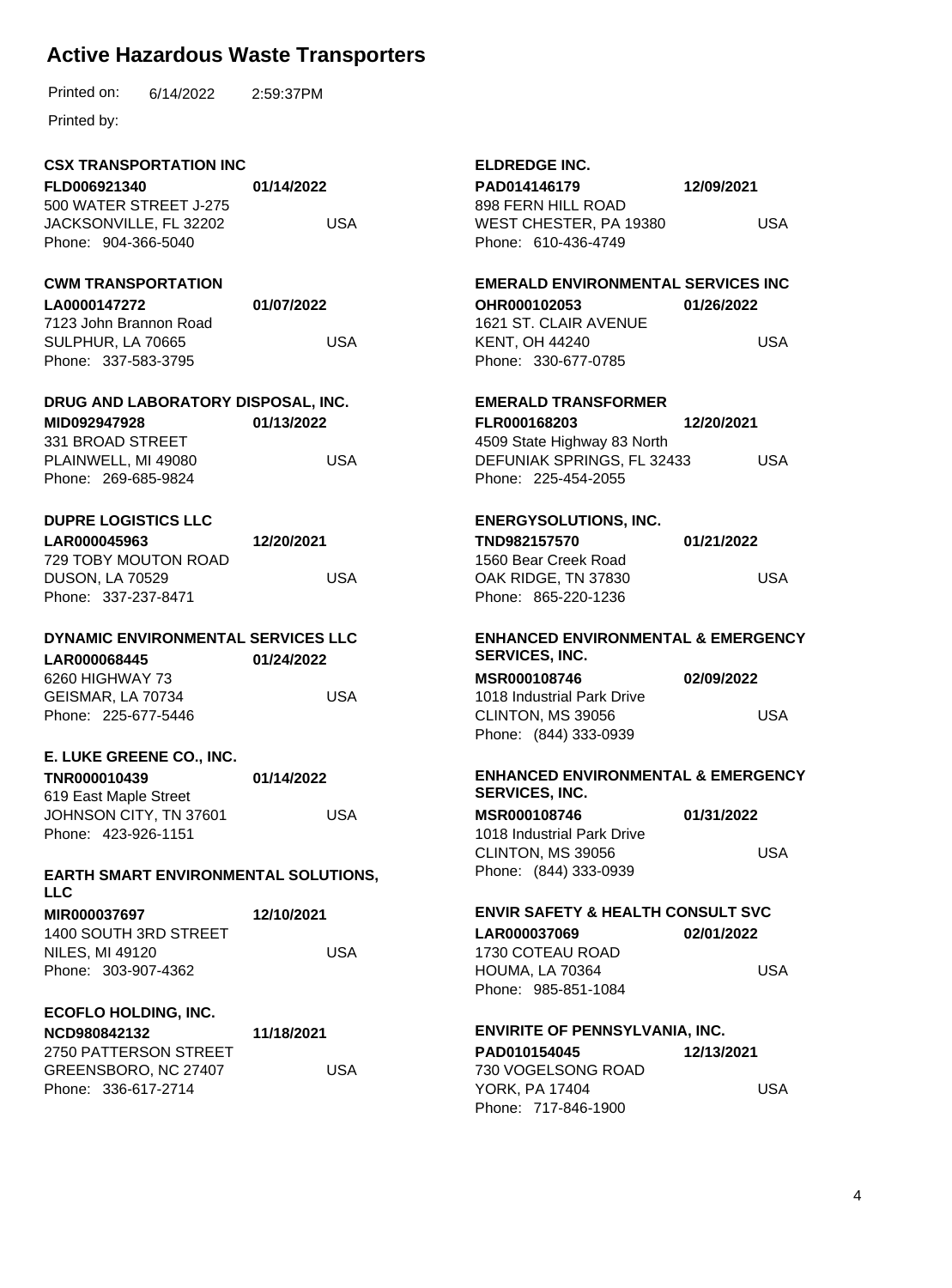Printed by:

#### **ENVIRONMENTAL MANAGEMENT ALTERNATIVES, LLC**

**MOR000565952** 10627 Midwest Industrial Blvd SAINT LOUIS, MO 63132 Phone: 314-785-6425 **02/02/2022** USA

#### **ENVIRONMENTAL MANAGEMENT, INC.**

**OKD982293334** 5200 NE HIGHWAY 33 GUTHRIE, OK 73044 Phone: 405-282-8510 **04/12/2022** USA

#### **ENVIRONMENTAL OPTIONS INC.**

| VA0000122994          | 11/18/2021 |
|-----------------------|------------|
| 499 ENERGY BOULEVARD  |            |
| ROCKY MOUNT. VA 24151 | USA        |
| Phone: 540-483-3920   |            |

#### **ENVIRONMENTAL RESTORATION, LLC**

| MOD115825531          | 01/06/2022 |
|-----------------------|------------|
| 1666 Fabick Drive     |            |
| FENTON, MO 63026      | USA        |
| Phone: (636) 227-7477 |            |

#### **ENVIRONMENTAL TRANSPORT GROUP INC**

**NJD000692061** 194 GOLDMINE ROAD FLANDERS, NJ 07836 Phone: 800-598-3844 **01/26/2022** USA

#### **ENVIRONMENTAL WORKS, INC.**

| MOD981728504 |                             | 12/10/2021 |
|--------------|-----------------------------|------------|
|              | 1455 E. CHESTNUT EXPRESSWAY |            |
|              | SPRINGFIELD, MO 65802       | USA        |
|              | Phone: 417-890-9500         |            |

### **ENVIROSERVE LOGISTICS**

| OH0000333336           | 01/20/2022 |
|------------------------|------------|
| 7640 Whipple Avenue NW |            |
| NORTH CANTON, OH 44720 |            |
| Phone: (330) 966-0910  |            |

|  |  |  | 172072022 |  |  |
|--|--|--|-----------|--|--|
|  |  |  |           |  |  |
|  |  |  |           |  |  |
|  |  |  |           |  |  |

USA

### **ENVIROVAC WASTE TRANSPORT SYSTEMS, INC.**

| <b>ILR000019588</b>    | 01/25/2022 |
|------------------------|------------|
| 526 W REID STREET      |            |
| JACKSONVILLE, IL 62650 | USA        |
| Phone: 217-245-0460    |            |

#### **EQ INDUSTRIAL SERVICES INC MIK435642742** 17440 COLLEGE PARKWAY, SUITE 300 LIVONIA, MI 48152 Phone: 734-521-8104 **01/20/2022** USA **EQ NORTHEAST INC MAD084814136** 185 INDUSTRIAL ROAD WRENTHAM, MA 02093 Phone: 508-803-1237 **01/05/2022** USA **EVERGREEN WASTE LLC GAR000034710** 650 FAIRBURN ROAD SW ATLANTA, GA 30331 Phone: 770 739-5600 **01/12/2022** USA **EVO CORPORATION NCD982114803** 1703 Vargrave Street WINSTON SALEM, NC 27107 Phone: 336-725-5844 **01/13/2022** USA **EWAY TRANSIT LLC WIR000173377** 6656 Lake Road WINDSOR, WI 53598 Phone: 877-308-8932 **01/12/2022** USA **FIVE STAR TRUCKING INC. OHR000213504 01/07/2022**

#### 4380 Glenbrook Road WILLOUGHBY, OH 44094 Phone: 440-953-9300 USA

### **FRANKS VACUUM TRUCK SVC. INC.**

**NYD982792814** 1717 NEW ROAD NIAGARA FALLS, NY 14304 Phone: 716-284-2132 **11/30/2021** USA

### **FREEHOLD CARTAGE INC.**

| 11/24/2021 |
|------------|
|            |
| USA        |
|            |
|            |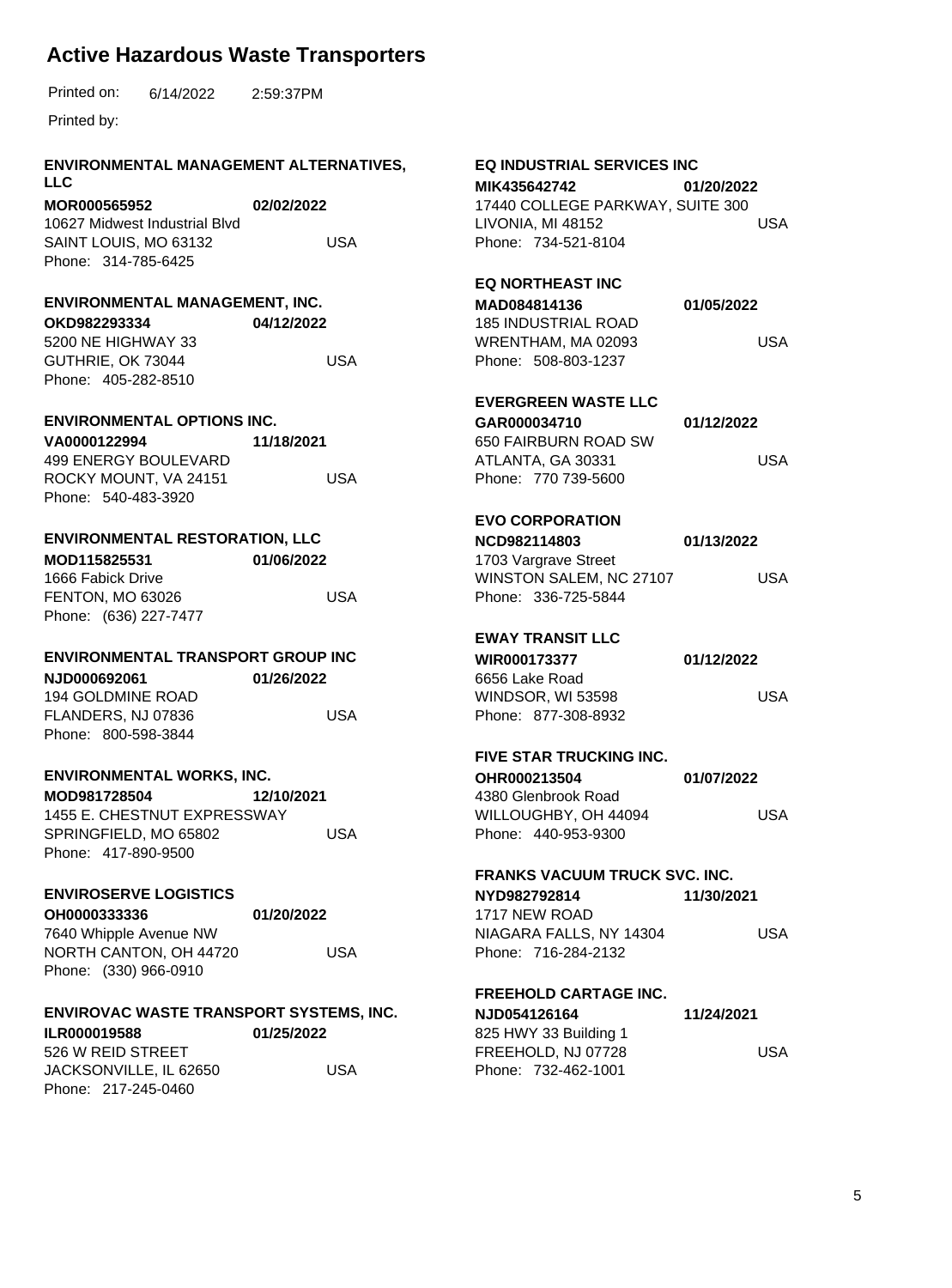| Printed on: | 6/14/2022 | 2:59:37PM |
|-------------|-----------|-----------|
|             |           |           |

Printed by:

# **FRONTIER LOGISTICAL SERVICES, LLC**

**TNR000004531** 1830 Linder Industrial Drive NASHVILLE, TN 37209 Phone: (615) 350-1051 **01/24/2022** USA

#### **FRONTIER LOGISTICAL SERVICES, LLC**

**TNR000021246** 2064 Channel Avenue **01/24/2022**

MEMPHIS, TN 38109 Phone: (901) 946-1639 USA

#### **GARDNER TRANSPORT SERVICES INC. INR000018960 01/25/2022**

1340 TERMINAL ROAD INDIANAPOLIS, IN 46217 Phone: 317-781-0981 USA

### **GEORGIA ON-SITE SERVICES, LLC**

| GAR000087155        | 01/13/2022 |
|---------------------|------------|
| 1501 Rose Avenue    |            |
| AMERICUS, GA 31709  | USA        |
| Phone: 229-815-4015 |            |

#### **GIBCO MOTOR EXPRESS LLC**

| INT190010132         | 01/26/2022 |
|----------------------|------------|
| 5130 VOGEL ROAD      |            |
| EVANSVILLE, IN 47715 | USA        |
| Phone: 812-759-2216  |            |

#### **GLOBAL ENVIRONMENTAL**

| <b>TNR000025205</b>   | 02/07/2022 |
|-----------------------|------------|
| 306 Workman Road      |            |
| CHATTANOOGA, TN 37410 | USA        |
| Phone: (423) 531-4580 |            |

#### **GOINS WASTE OIL**

#### **TNR000009613** 4201 Calhoun Avenue CHATTANOOGA, TN 37407 Phone: (423) 867-2216 **01/25/2022**

### **GREENTREE TRANSPORTATION CO**

| 11/29/2021 |
|------------|
|            |
| USA        |
|            |
|            |

USA

#### **GREER ENTERPRISES LLC ALR000046581** 1909 BROOKDALE DRIVE WEST MOBILE, AL 36618 Phone: 251-679-1967 **01/31/2022** USA

# **H & H OIL, LLC**

| TND982105835           | 01/20/2022 |
|------------------------|------------|
| 3580 Highway 641 South |            |
| CAMDEN. TN 38320       | USA        |
| Phone: (731) 584-2043  |            |

#### **HAROLD MARCUS LIMITED MIT270012321** 15124 LONGWOODS ROAD BOTHWELL, ONTARIO N0P1C0 Phone: 519-695-3734 **01/10/2022** Canada

## **HAZ MAT SERVICES INC**

**ARR000017830** 1225 LE GILLILAND DRIVE TEXARKANA, AR 71854 Phone: 870-330-4535 **12/22/2021** USA

#### **HAZARDOUS WASTE HAULERS, INC. / DBA HWH ENVIRONMENTAL**

| <b>ILR000200097</b> | 02/03/2022 |
|---------------------|------------|
| 21745 Moni Drive    |            |
| NEW LENOX. IL 60451 | USA        |
| Phone: 708-263-0756 |            |
|                     |            |

### **HAZMAT ENVIRONMENTAL GROUP INC.**

| NYD980769947          | 01/10/2022 |
|-----------------------|------------|
| 60 Commerce Drive     |            |
| BUFFALO. NY 14218     | USA        |
| Phone: (716) 827-7200 |            |

#### **HEAVY HAUL, LLC**

**TNR000031963** 6210-B RUTLEDGE PIKE KNOXVILLE, TN 37924 Phone: 865-540-4409 **02/02/2022** USA

### **HENIFF TRANSPORTATION SYSTEMS, LLC**

| <b>ILD006773030</b> | 01/28/2022 |
|---------------------|------------|
| 2222 Camden Court   |            |
| OAK BROOK. IL 60523 | USA        |
| Phone: 877-436-4331 |            |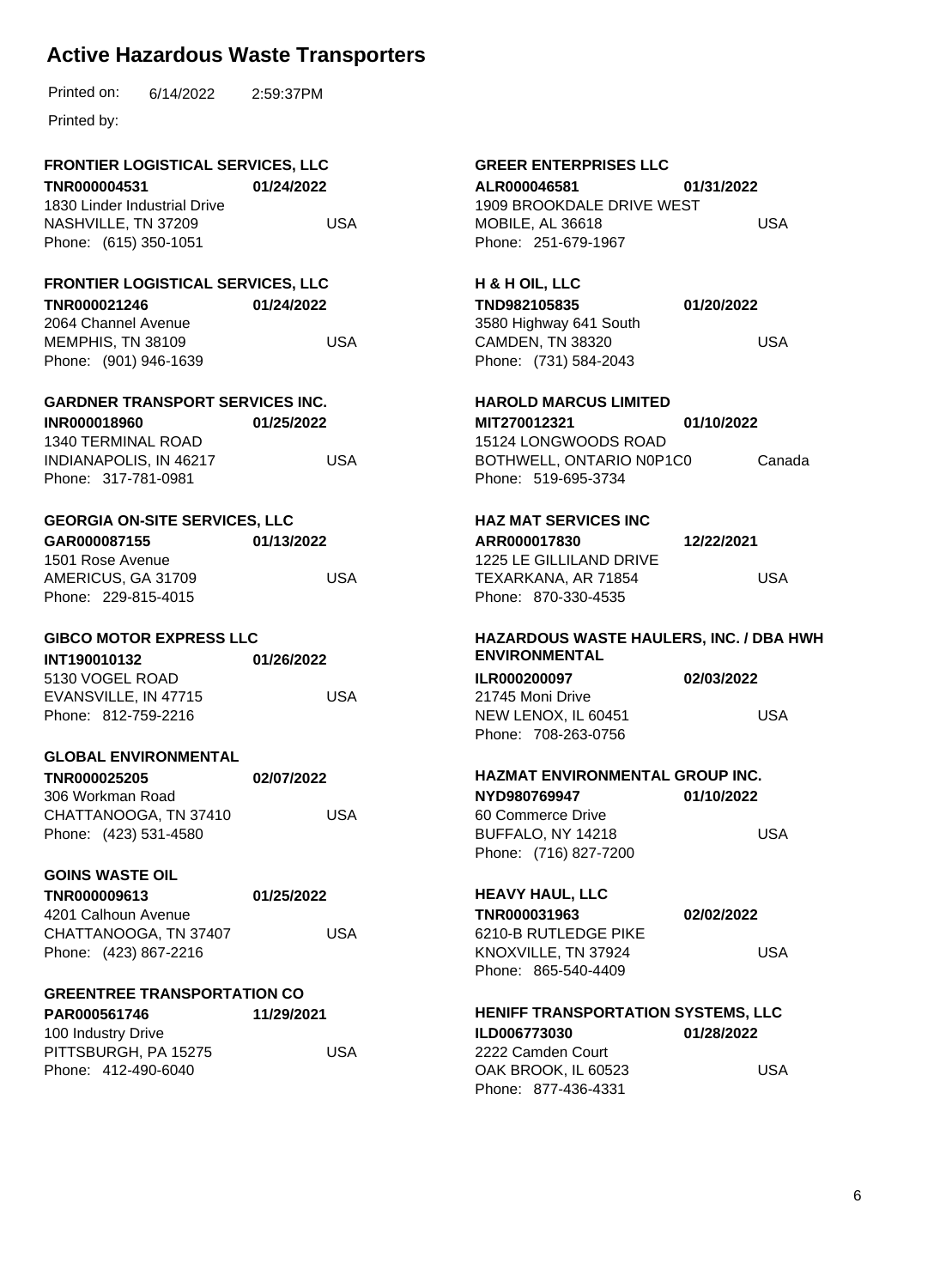|  | Printed on: | 6/14/2022 | 2:59:37PM |
|--|-------------|-----------|-----------|
|--|-------------|-----------|-----------|

Printed by:

## **HEPACO, LLC**

| NCD986194306        | 02/01/2022 |
|---------------------|------------|
| 2711 BURCH DRIVE    |            |
| CHARLOTTE, NC 28269 | USA        |
| Phone: 704-598-9782 |            |

#### **HERITAGE RAILROAD**

**TNR000029090** 2010 HWY 58 NORTH BUILDING K-792 OAK RIDGE, TN 37830 Phone: 865-576-5838 **02/09/2022** USA

## **HERITAGE TRANSPORT LLC**

| <b>IND058484114</b>    | 01/21/2022 |
|------------------------|------------|
| 1626 Research Way      |            |
| INDIANAPOLIS, IN 46231 | USA        |
| Phone: (317) 243-4392  |            |

#### **HERITAGE-CRYSTAL CLEAN, LLC, ELGIN**

**ILR000130062** 2175 Point Boulevard, Suite 375 ELGIN, IL 60123 Phone: (847) 836-5670 **01/24/2022** USA

#### **HIGHWAY TRANSPORT CHEMICAL, LLC**

| TND004784435          | 01/05/2022 |
|-----------------------|------------|
| 1500 Amherst Road     |            |
| KNOXVILLE, TN 37909   | USA        |
| Phone: (865) 588-1372 |            |

#### **HILL SERVICES IND & ENV SERVICES**

| TND982139198        | 01/11/2022 |
|---------------------|------------|
| 4940 COVINGTON WAY  |            |
| MEMPHIS, TN 38128   | USA        |
| Phone: 901-387-3405 |            |

#### **HILLCREST TRANSPORTATION**

**VAR000512327** 8510 MCKENNEY HIGHWAY MC KENNEY, VA 23872 Phone: 804-861-1100 **12/13/2021**

#### **HITTMAN TRANSPORT SERVICES INC.**

**TNR000034686** 1560B BEAR CREEK ROAD OAK RIDGE, TN 37830 Phone: 865-220-1385 **12/02/2021** USA

USA

#### **HOMELAND ENVIRONMENTAL SOLUTIONS, LLC ALR000046870** 421 Walker Street GURLEY, AL 35748 Phone: 256-698-0988 **01/14/2022** USA **HORWITH TRUCKS INC PAD146714878** 1449 NOR BATH BOULEVARD NORTHAMPTON, PA 18067 Phone: 610-261-2220 **11/30/2021** USA **HOT SHOT EXPRESS, INC PAR000555813** 654 ENTERPRISE DRIVE LIMERICK, PA 19468 Phone: 800-825-6637 **11/29/2021** USA **HUBBARD TRUCKING INC. KYR000052977** 6685 SOUTH US 25 E FLAT LICK, KY 40935 Phone: 606-627-8013 **12/20/2021** USA **HULL'S ENVIRONMENTAL SERVICES, INC. TNR000046466** 2271 Industrial Court GREENBRIER, TN 37073 Phone: (615) 234-5451 **01/21/2022** USA **HYDROCHEM LLC**

| 11/18/2021 |
|------------|
|            |
| USA        |
|            |
|            |

#### **ILLINI ENVIRONMENTAL INC**

**ILR000107086** 8895 CALIFORNIA DRIVE CASEYVILLE, IL 62232 Phone: 618 397-1234 **01/13/2022** USA

#### **ILLINOIS CENTRAL RAILROAD**

**ILR000180109** 17641 South Ashland Avenue HOMEWOOD, IL 60430 Phone: 219-883-7894 **02/01/2022** USA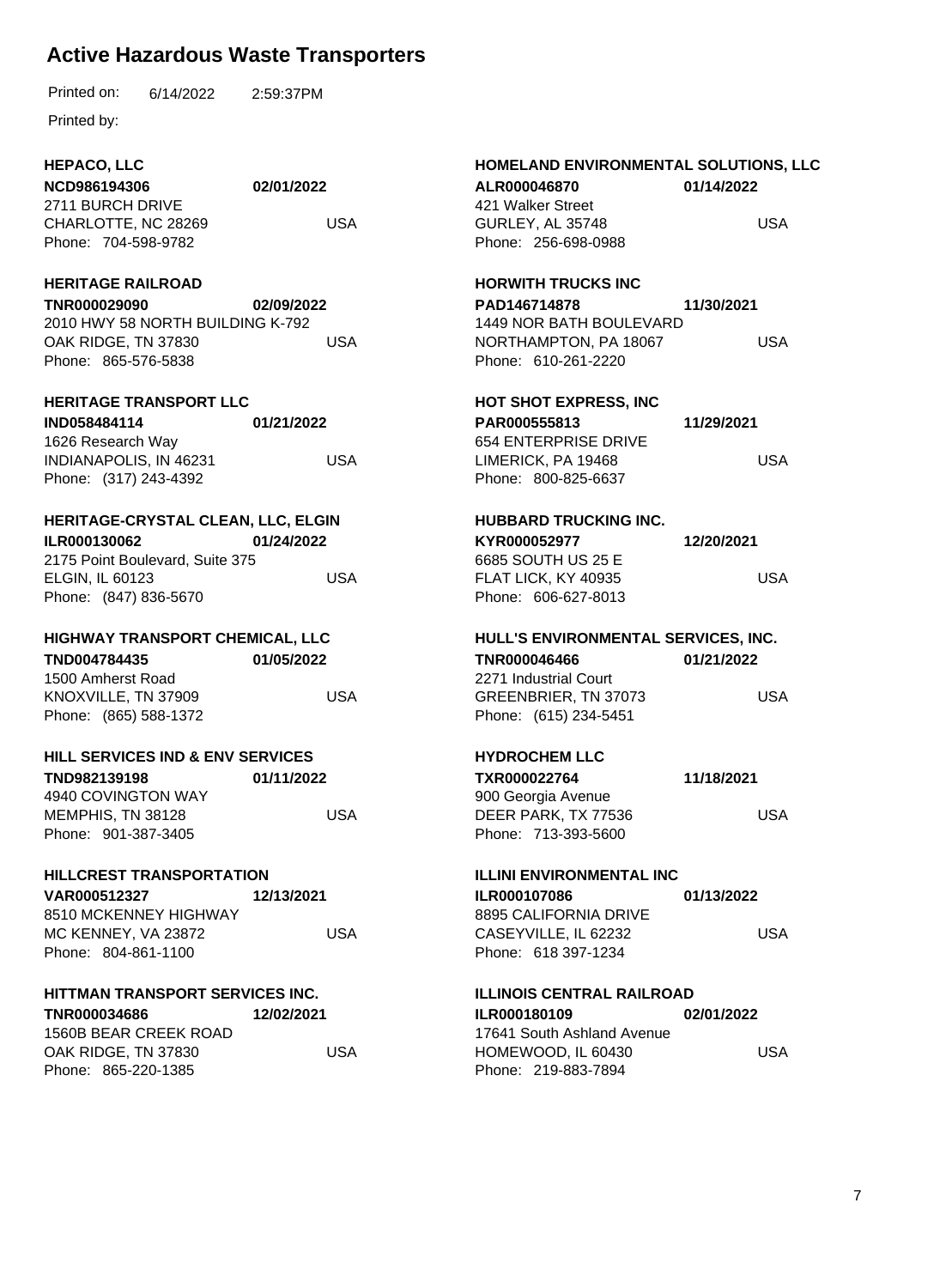| Printed on: | 6/14/2022 | 2:59:37PM |
|-------------|-----------|-----------|
|             |           |           |

Printed by:

#### **INDUSTRIAL WASTE SERVICE, INC.**

**SCR000762245** 960 EGYPT ROAD CAMDEN, SC 29020 Phone: 803-428-5052 **12/13/2021** USA

#### **INDUSTRIAL WASTE SOLUTIONS, LLC**

**TXR000083231 01/10/2022**

10234 Lucore Street HOUSTON, TX 77017 Phone: 713-534-0800 USA

#### **INTER-RAIL SYSTEMS INC**

**ILR000118190** 1210 COMMERCIAL AVENUE CAIRO, IL 62914 Phone: 573-334-9437 **01/25/2022** USA

### **INTERSTATE VENTURES, INC.**

| TNR000046706                 | 12/14/2021 |
|------------------------------|------------|
| 1261 E. Tri County Boulevard |            |
| OLIVER SPRINGS. TN 37840     | USA        |
| Phone: 865-482-8670          |            |

#### **J & K EXCAVATION LLC**

**TXR000082634** 3537 SOUTH HIGHWAY 287 WAXAHACHIE, TX 75165 Phone: 972-923-2250 **01/11/2022** USA

#### **JACK GRAY TRANSPORT INC.**

| <b>IND042534875</b>   | 01/10/2022 |
|-----------------------|------------|
| 4600 East 15th Avenue |            |
| GARY. IN 46403        | USA        |
| Phone: (219) 938-7020 |            |

#### **JAMES G GOBERT INC DBA LAKE CITY TRUCKING**

| <b>LAR000029330</b>    | 01/24/2022 |
|------------------------|------------|
| 5700 BJ CEMENT ROAD    |            |
| LAKE CHARLES, LA 70615 | USA        |
| Phone: 337-494-6900    |            |

#### **JETCO DELIVERY LLC**

| <b>TXR000077976</b>     | 12/20/2021 |
|-------------------------|------------|
| 3010 Aldine Bender Road |            |
| HOUSTON, TX 77032       | USA        |
| Phone: 713-676-1111     |            |

#### **JIM'S TANK SERVICE LLC TNR000007385** 4471 PORTERSVILLE ROAD ATOKA, TN 38004 Phone: 901-357-7237 **01/28/2022** USA

#### **KAG SPECIALTY PRODUCTS GROUP, LLC**

**OHR000163543** 4366 MT PLEASANT STREET NW NORTH CANTON, OH 44720 Phone: 234-900-0159 **01/14/2022** USA

#### **KAG SPECIALTY PRODUCTS GROUP, LLC DBA TRANSPORT SERVICE**

| ARD981609571        | 01/13/2022 |
|---------------------|------------|
| 231 Arkansas Street |            |
| MAGNOLIA, AR 71753  | USA        |
| Phone: 800-427-5853 |            |

# **KERR ENVIRONMENTAL RESOURCES, INC.**

| <b>OKR000000786</b>        | 01/10/2022 |
|----------------------------|------------|
| 1703 NORTH 168TH E. AVENUE |            |
| TULSA. OK 74116            | USA        |
| Phone: 918-234-4300        |            |

#### **KILGORE FLARES COMPANY LLC**

| 01/27/2022 |
|------------|
|            |
| USA        |
|            |
|            |

#### **L & B TRANSPORT, LLC LAD187640891 01/10/2022**

| 702 HWY, 190 WEST    |     |
|----------------------|-----|
| PORT ALLEN, LA 70767 | USA |
| Phone: 225-387-0894  |     |

### **LANDSTAR INWAY, INC.**

| <b>ILR000117127</b> | 12/10/2021 |
|---------------------|------------|
| 1000 SIMPSON ROAD   |            |
| ROCKFORD. IL 61102  | USA        |
| Phone: 800-872-9400 |            |

#### **LANDSTAR RANGER INC.**

| <b>FLR000067157</b> |                               | 12/22/2021 |     |
|---------------------|-------------------------------|------------|-----|
|                     | 13410 SUTTON PARK DRIVE SOUTH |            |     |
|                     | JACKSONVILLE, FL 32224        |            | USA |
|                     | Phone: 800-872-9400           |            |     |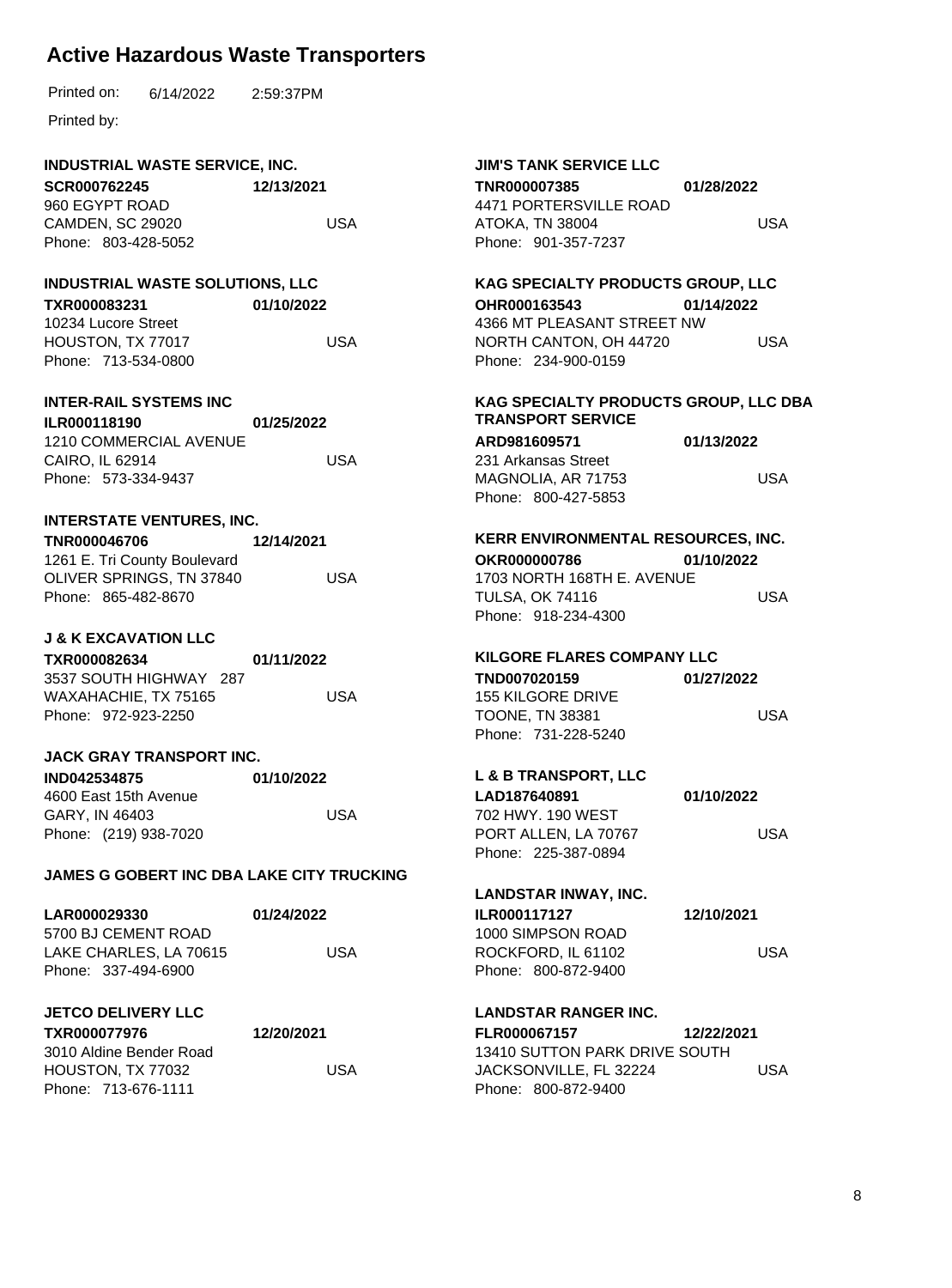6/14/2022 Printed on: 2:59:37PM

Printed by:

### **LEI, INC**

**LAR000055467** 11441 FONTANA LANE INDEPENDENCE, LA 70443 Phone: 985-878-8210 **01/27/2022** USA

#### **LIGHTING RESOURCES, LLC**

**TNR000024273** 2212 Buffalo Road, Suite 210 JOHNSON CITY, TN 37604 Phone: 423-534-6717 **01/31/2022** USA

### **LIQUID WASTE REMOVAL INC.**

**IND985046499** 500 S. Polk Street, Suite 100 GREENWOOD, IN 46143 Phone: 317-881-9754 **12/22/2021** USA

### **M P ENVIRONMENTAL SVCS INC**

**CAT000624247** 3400 MANOR STREET BAKERSFIELD, CA 93308 Phone: 661-393-1151 **12/22/2021** USA

#### **MARION ENVIRONMENTAL INC.**

**TNR000019604** 115 Parmenas Lane CHATTANOOGA, TN 37405 Phone: (423) 499-4919 **01/19/2022** USA

#### **MARION ENVIRONMENTAL INC.**

| <b>TNR000019604</b>   | 02/14/2022 |  |
|-----------------------|------------|--|
| 115 Parmenas Lane     |            |  |
| CHATTANOOGA, TN 37405 | USA        |  |
| Phone: (423) 499-4919 |            |  |

#### **MATERIAL SPILL REMEDIATION, LLC**

**TNR000047829** 580 LIBERTY CHAPEL ROAD MOUNT JULIET, TN 37122 Phone: 615-305-4537 **02/10/2022** USA

#### **MAUMEE EXPRESS INC.**

| NJD986607380        | 12/22/2021 |
|---------------------|------------|
| 27 SUTTON ROAD.     |            |
| LEBANON. NJ 08833   | USA        |
| Phone: 732-424-8441 |            |

#### **MCCLYMONDS SUPPLY & TRANSIT CO INC.**

| PAD987357829 |                         | 01/21/2022 |
|--------------|-------------------------|------------|
|              | 296 Currie Road         |            |
|              | SLIPPERY ROCK. PA 16057 | USA        |
|              | Phone: 724-368-8040     |            |

#### **MCF ENVIRONMENTAL SERVICES INC**

**GAR000061564** 4319 TANNERS CHURCH ROAD ELLENWOOD, GA 30294 Phone: 678-429-2722 **01/14/2022** USA

#### **METALLIX REFINING, INC.**

**NCD095119210** 251 INDUSTRIAL BOULEVARD GREENVILLE, NC 27834 Phone: 252-544-5335 **11/17/2021** USA

# **MID AMERICA WASTE SOLUTIONS, LLC**

**MOR000533562** 4204A COUNTY LANE 118 CARTHAGE, MO 64836 Phone: 417-358-3599 **12/01/2021** USA

#### **MID-SOUTH ENVIRONMENTAL SERVICES, INC.**

**MSR000107987** 8465 Hamilton Road SOUTHAVEN, MS 38671 Phone: (662) 469-4794 **01/27/2022** USA

#### **MIDWEST ENVIRONMENTAL SERVICES, INC. OHD987029808** 27 KIESLAND COURT HAMILTON, OH 45015 Phone: 513-681-9990 **02/03/2022** USA

#### **MIDWEST ENVIRONMENTAL TRANSPORT INC.**

**OH0000000539** 10163 CINCINNATI-DAYTON PIKE CINCINNATI, OH 45241 Phone: 513-772-2818 **01/19/2022** USA

### **MIDWEST SANITARY SERVICE INC**

**ILD053980272** 333 N. OLD ST. LOUIS ROAD WOOD RIVER, IL 62095 Phone: 618-254-0171 **01/14/2022** USA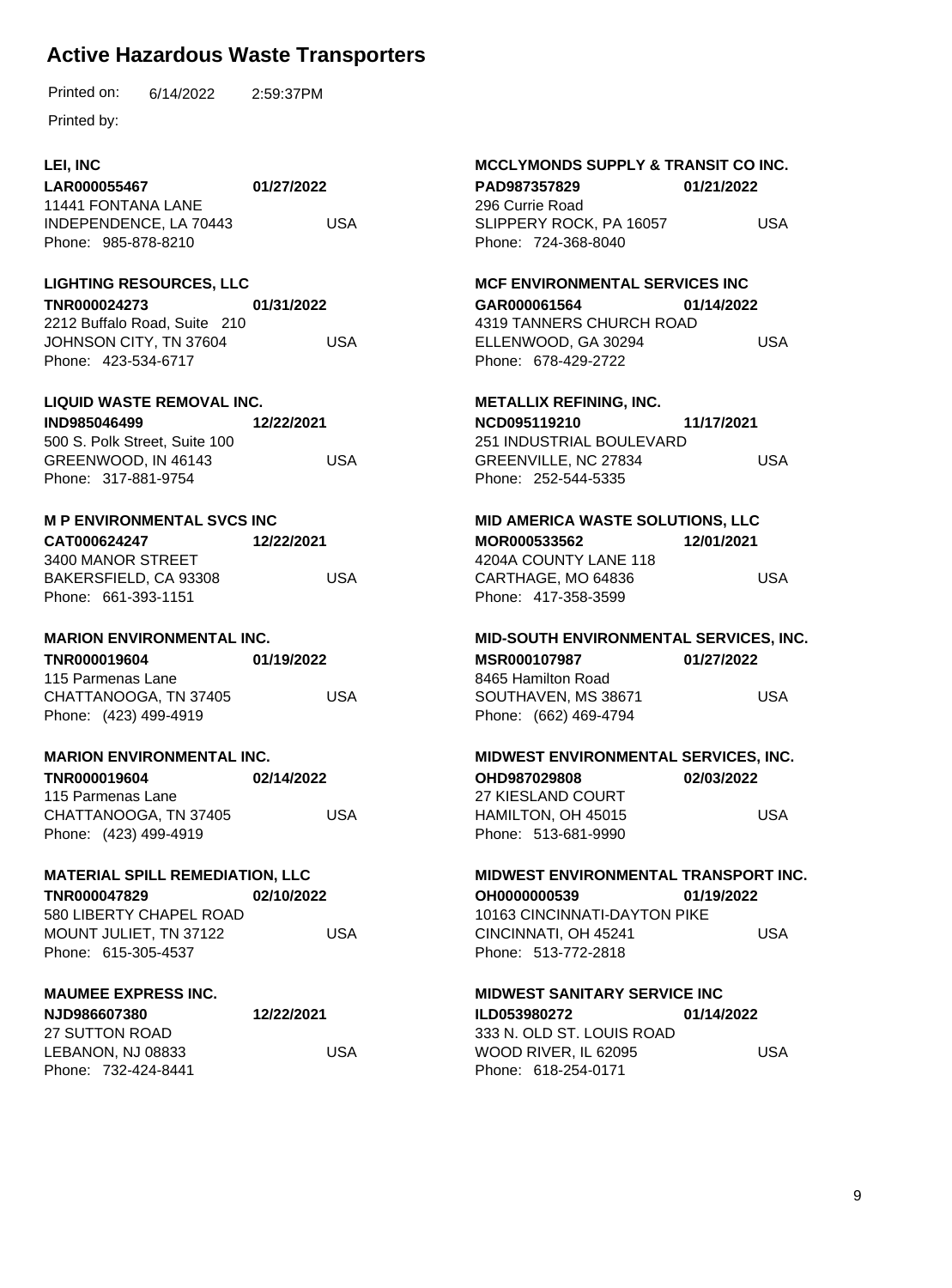| <b>MILLER TRANSPORTERS</b><br>MSD003851409<br>5500 Highway 80 West<br>JACKSON, MS 39209<br>Phone: (601) 922-8331             | 01/27/2022<br><b>USA</b> | <b>OIL MOP LLC</b><br>LAD980870018<br>131 Keating Drive<br>BELLE CHASSE, LA 70037<br>Phone: (504) 394-6110                      | 01/19/2022<br><b>USA</b> |
|------------------------------------------------------------------------------------------------------------------------------|--------------------------|---------------------------------------------------------------------------------------------------------------------------------|--------------------------|
| <b>MORAN ENVIRONMENTAL RECOVERY, LLC</b><br>KYR000013284<br>4015 Produce Road<br>LOUISVILLE, KY 40218<br>Phone: 502-637-5100 | 01/31/2022<br><b>USA</b> | <b>OSI ENVIRONMENTAL INC</b><br>MNT280011586<br>14 County Highway 101<br>EVELETH, MN 55734<br>Phone: 218-744-3064               | 01/21/2022<br><b>USA</b> |
| <b>MSG WASTE &amp; REFUSE LLC</b><br>ARR000031427<br>208 Ware Road<br>GREENWOOD, AR 72936<br>Phone: 479-632-0790             | 01/11/2022<br><b>USA</b> | OVERLAND ENVIRONMENTAL SERVICES, INC.<br>MSR000104422<br>7230 Airways Boulevard<br>SOUTHAVEN, MS 38671<br>Phone: (901) 413-4385 | 01/18/2022<br><b>USA</b> |
| <b>MXI INC.</b><br>TNR000044297<br>230 North Industrial Drive<br>BRISTOL, TN 37620<br>Phone: (800) 742-5542                  | 12/22/2021<br><b>USA</b> | PAGE E T C INC.<br>NYD986969947<br>2758 TROMBLEY ROAD<br>WEEDSPORT, NY 13166<br>Phone: 800-233-2126                             | 12/16/2021<br><b>USA</b> |
| <b>NEIER INC</b><br><b>IND984868406</b><br>4711 W MORRIS<br>INDIANAPOLIS, IN 46241<br>Phone: 317-222-6346                    | 12/13/2021<br><b>USA</b> | <b>PARR INDUSTRIES II, INC.</b><br>TNR000030908<br>500 11th Street<br>PULASKI, TN 38478<br>Phone: (931) 363-5379                | 11/29/2021<br><b>USA</b> |
| <b>NOBLE OIL SERVICES, INC.</b><br>NCD986172476<br>5617 Clyde Rhyne Drive<br>SANFORD, NC 27330<br>Phone: (919) 774-8180      | 01/24/2022<br><b>USA</b> | <b>PDC SERVICES INC.</b><br>ILD009848193<br>1113 NORTH SWORDS AVENUE<br>PEORIA, IL 61604<br>Phone: 309-674-5176                 | 01/24/2022<br><b>USA</b> |
| NORFOLK SOUTHERN RAILWAY<br>GAR000093534<br>650 WEST PEACHTREE NW<br>ATLANTA, GA 30308<br>Phone:                             | 01/19/2022<br><b>USA</b> | PERDUE ENV. CONTRACTING CO. INC.<br>KY0000967653<br>250 ETTER DRIVE<br>NICHOLASVILLE, KY 40356<br>Phone: 859-887-5508           | 01/18/2022<br><b>USA</b> |
| <b>NORTHERN A-1 SERVICES</b><br>MID020906814<br>3947 U.S. Highway 131 NE                                                     | 02/17/2022               | PERMA-FIX OF FLORIDA, INC.<br>FLD980711071                                                                                      | 11/16/2021               |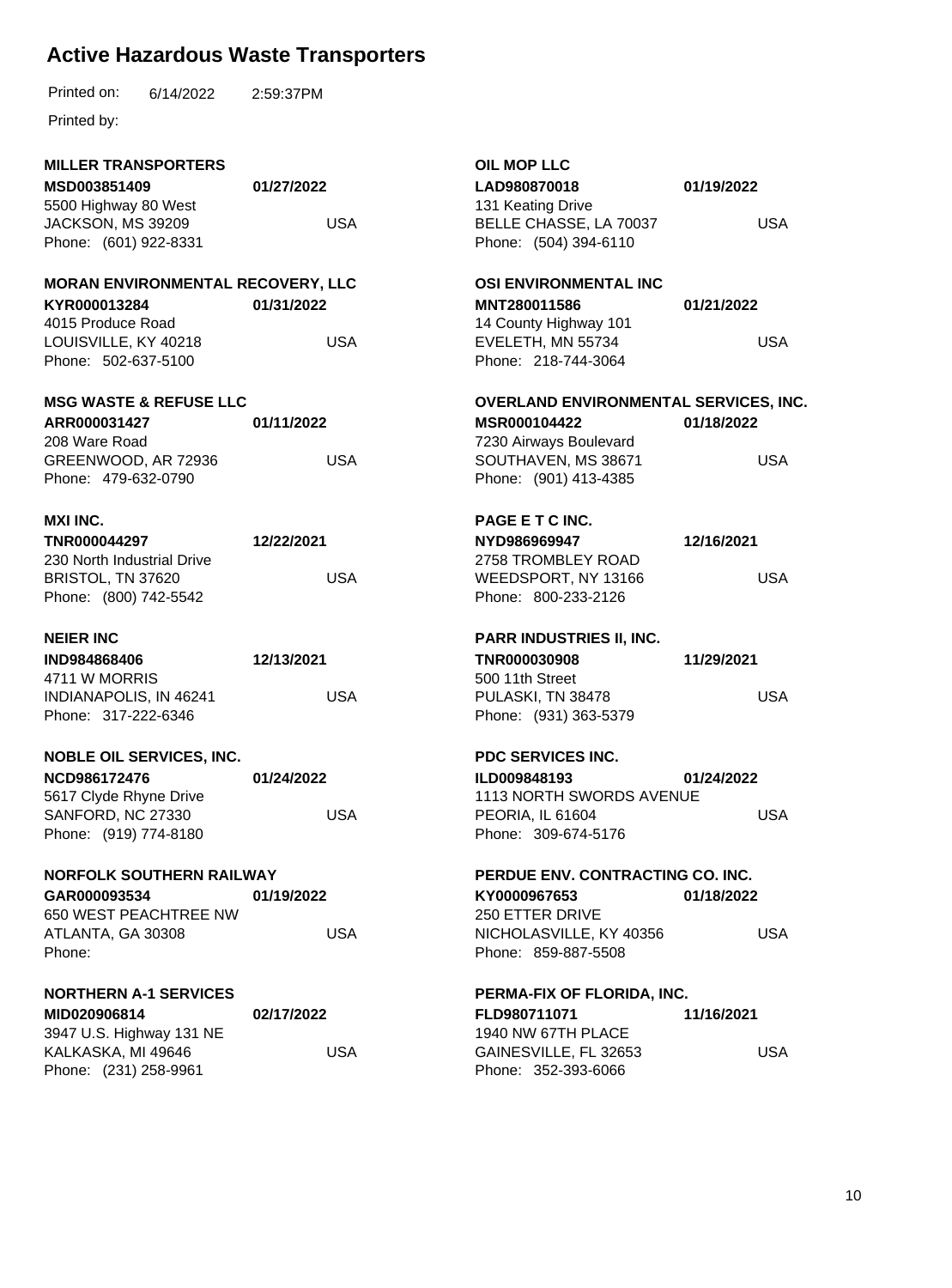6/14/2022 Printed on: 2:59:37PM

Printed by:

### **PHILLIPS RECOVERIES INC.**

**SCR000784652** 450 Cherokee Road PELZER, SC 29669 Phone: (864) 947-6861 **01/27/2022** USA

#### **PHILOTECHNICS LTD**

**TNR000030544** 201 RENOVARE BOULEVARD OAK RIDGE, TN 37830 Phone: 865-285-3027 **01/12/2022** USA

### **PIONEER TANK LINES INC**

**MND044176113** 12501 HUDSON ROAD S AFTON, MN 55001 Phone: 651-436-8296 **12/03/2021** USA

# **POLLUTION CONTROL, INC.**

**ARR000030387** 14700 Rockbridge Road LITTLE ROCK, AR 72206 Phone: 870-310-6074 **12/22/2021** USA

#### **PREMIER PROTECTIVE SERVICES, INC. DBA PREMIER HAZMAT**

| TNR000045120        | 01/06/2022 |
|---------------------|------------|
| 635 Hangar Lane     |            |
| NASHVILLE, TN 37217 | USA        |
| Phone: 615-647-0053 |            |

### **PSC INDUSTRIAL OUTSOURCING LP**

| CAR000269548          | 11/17/2021 |
|-----------------------|------------|
| 2050 W FREMONT STREET |            |
| STOCKTON, CA 95203    | USA        |
| Phone: 415-308-0724   |            |

### **PSC INDUSTRIAL OUTSOURCING LP**

| LA0000886747        | 11/18/2021 |
|---------------------|------------|
| 268 Power Boulevard |            |
| RESERVE, LA 70084   | USA        |
| Phone: 985-536-7612 |            |

### **QUALITY CARRIERS INC DBA QUALITY CARRIERS**

| FLR000057414        | 02/01/2022 |
|---------------------|------------|
| 7015 E. Adamo Drive |            |
| TAMPA. FL 33619     | USA        |
| Phone: 813-569-7271 |            |

# **R S O INC**

| MDD069279669     |                     |  |  |
|------------------|---------------------|--|--|
|                  | 5204 MINNICK ROAD   |  |  |
| LAUREL. MD 20707 |                     |  |  |
|                  | Phone: 301-953-2482 |  |  |

**01/20/2022**

USA

#### **RADIAC RESEARCH CORP.**

**NYD049178296** 33 SOUTH 1ST STREET BROOKLYN, NY 11249 Phone: 718-963-2233 **01/31/2022** USA

# **RELIABLE HAULING, LLC**

**OHR000214312** 810 Boardman Canfield, Suite 4A YOUNGSTOWN, OH 44512 Phone: 330-781-1706 **02/01/2022** USA

#### **REPUBLIC ENVIRONMENTAL SYSTEMS (TRANSPORTATION GROUP) LLC**

**PAD982661381** 21 Church Road HATFIELD, PA 19440 Phone: (215) 997-2446 **02/16/2022** USA

#### **RESEARCH SOLUTIONS GROUP INC - LAVERGNE FACILITY**

**TND095671848** 133 BAIN DRIVE LA VERGNE, TN 37086 Phone: 615-793-6737 **01/13/2022** USA

#### **RESEARCH SOLUTIONS GROUP, INC.**

**ALD072095169** 402 INDUSTRIAL PARK DRIVE PELHAM, AL 35124 Phone: 205-663-6450 **01/31/2022** USA

#### **ROADRUNNER EXPRESS INC**

**GAD981276041** 3945 THURMOND TANNER ROAD FLOWERY BRANCH, GA 30542 Phone: 770-967-6501 **12/01/2021** USA

#### **ROBBIE D. WOOD, INC.**

**ALD067138891** 1051 Old Warrior River Road HUEYTOWN, AL 35023 Phone: (205) 744-8440 **01/18/2022** USA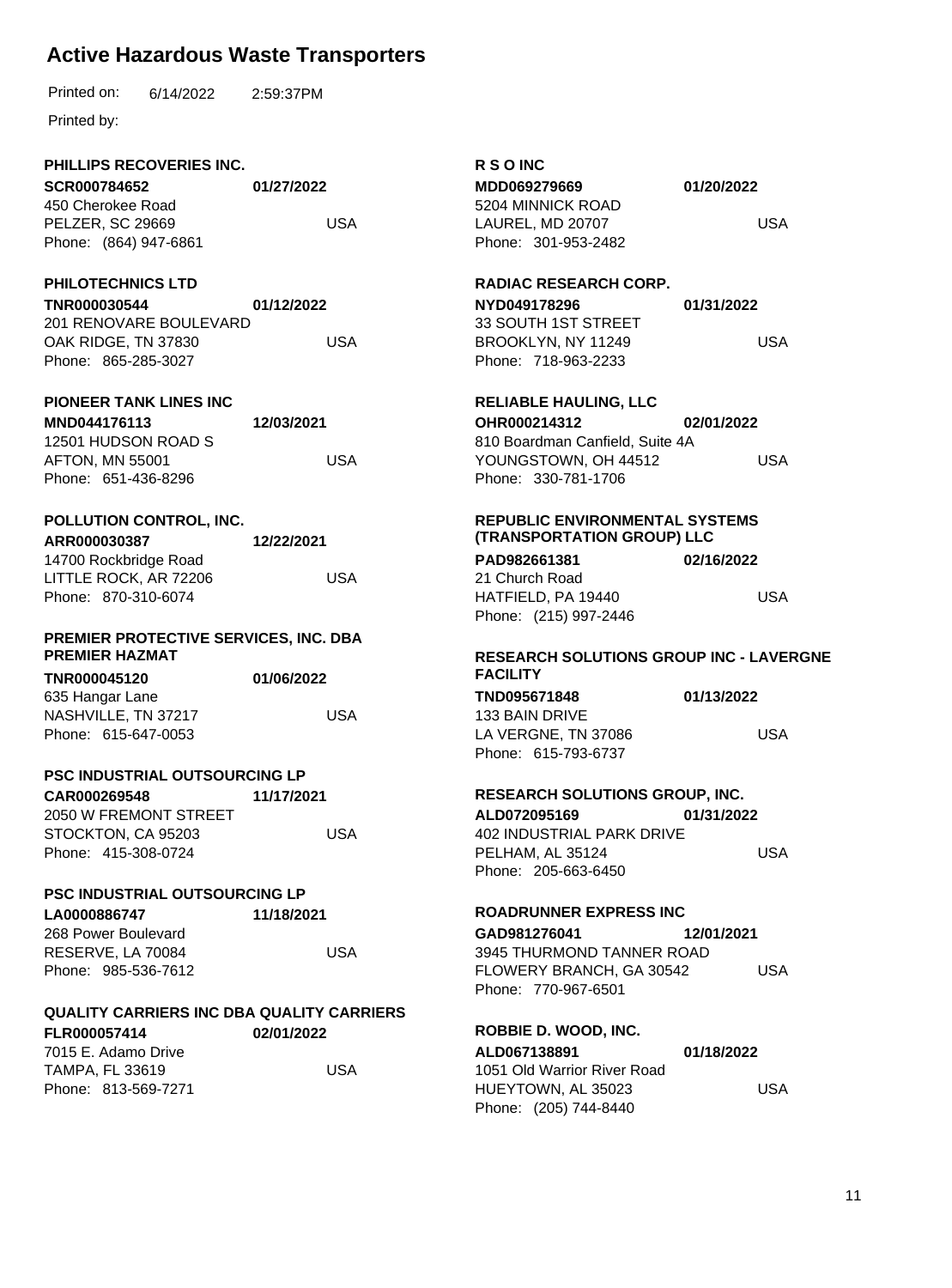6/14/2022 Printed on: 2:59:37PM

Printed by:

### **ROCKETLINE CARRIER SERVICES LLC**

**TXR000025072** 9696 RAILROAD DRIVE EL PASO, TX 79924 Phone: 915-593-1848 **04/07/2022** USA

## **ROSS TRANSPORTATION SERVICES INC.**

**OHD980614374** 36790 GILES ROAD **01/19/2022** USA

GRAFTON, OH 44044 Phone: 440-748-5900

## **RSB LOGISTIC INC**

**WAR000012005** 219 CARDINAL CRESCENT SASKATOON, SASKATCHEWAN S7L Phone: 306-242-8300 **11/30/2021** Canada

**RSB LOGISTIC SERVICES, INC. VAR000537969** 7288 Hanover Green Drive MECHANICSVILLE, VA 23111 Phone: **11/30/2021** USA

## **S & C TRANSPORT INC**

**MIK126399684** 2701 N. I-94 SERVICE DRIVE, BUILDING B YPSILANTI, MI 48198 Phone: 734-422-0200 **12/02/2021** USA

## **S T A T INC.**

**NCR000158279** 2550 HICKORY BOULEVARD SW LENOIR, NC 28645 Phone: 828-396-2304 **01/10/2022** USA

### **S T A T INCORPORATED**

| NCD980799142        | 01/10/2022 |
|---------------------|------------|
| 3062 ELI LANE       |            |
| HUDSON, NC 28638    | USA        |
| Phone: 828-396-2304 |            |

# **SAFEWAY INDUSTRIAL SERVICES, LLC**

**ALR000053272** 308 EAST AIR DEPOT ROAD GLENCOE, AL 35905 Phone: 256-492-3704 **01/06/2022** USA

### **SAVANNAH TRANSPORT INC.**

| KS0000336891        |  |  |
|---------------------|--|--|
| 4425 NW HIGHWAY 24  |  |  |
| TOPEKA, KS 66618    |  |  |
| Phone: 877-595-0100 |  |  |

USA

**12/22/2021**

# **SCHIBER TRUCK CO**

**ILD006493191** 1701 SOUTH DELMAR HARTFORD, IL 62048 Phone: 618-254-2514 **01/10/2022** USA

# **SET ENVIRONMENTAL INC.**

| ILD981957236        | 01/18/2022 |
|---------------------|------------|
| 450 SUMAC ROAD      |            |
| WHEELING. IL 60090  | USA        |
| Phone: 847-850-1095 |            |

#### **SHAMROCK ENVIRONMENTAL CORPORATION NC0000942144** 6106 Corporate Park Drive **01/24/2022**

BROWNS SUMMIT, NC 27214 Phone: (800) 881-1098 USA

### **SHARPS ENVIRONMENTAL SERVICES**

**TXR000084566** 1544 NE LOOP CARTHAGE, TX 75633 Phone: 903-693-2525 **01/10/2022** USA

### **SJ TRANSPORTATION CO., INC.**

**NJD071629976** 1176 US Route 40 WOODSTOWN, NJ 08098 Phone: 856-769-2741 **01/21/2022** USA

### **SOUTHEAST RECYCLING TECHNOLOGIES, INC.**

**TNR000003137** 906 Chase Drive JOHNSON CITY, TN 37604 Phone: (423) 282-2022 **01/28/2022** USA

### **SOUTHERN HAULERS, LLC**

**ALR000046508** 2157 COUNTY ROAD 16 CALERA, AL 35040 Phone: 800-362-9365 **04/28/2022** USA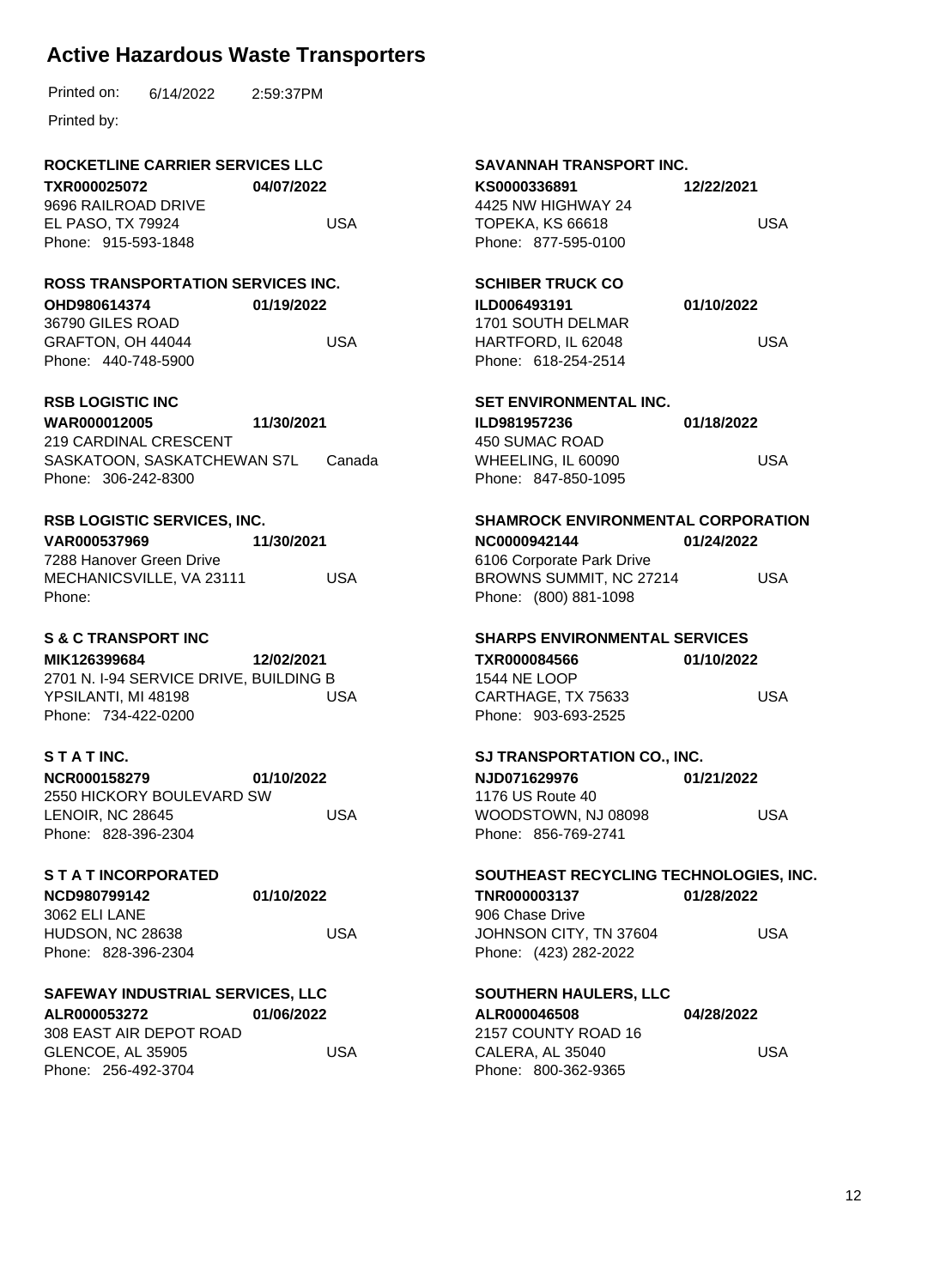|  | Printed on: | 6/14/2022 | 2:59:37PM |
|--|-------------|-----------|-----------|
|--|-------------|-----------|-----------|

| <b>SPACE CITY SERVICES</b><br>TXR000084784                      | 01/21/2022 | <b>STRANCO INC</b><br>LAD980796627                                 | 01/07/2022 |
|-----------------------------------------------------------------|------------|--------------------------------------------------------------------|------------|
| 12214 Aqueduct Road<br>HOUSTON, TX 77044<br>Phone: 832-43-4776  | <b>USA</b> | 70459 Highway 59<br>ABITA SPRINGS, LA 70420<br>Phone: 985-893-5308 | <b>USA</b> |
|                                                                 |            | <b>SUPERIOR TRANSPORTATION LOGISTICS LLC</b>                       |            |
| <b>SPADE CORPORATION</b><br>KYD985096874                        | 12/09/2021 | <b>INR000104224</b>                                                | 01/06/2022 |
| 475 CONNECTOR ROAD<br>GEORGETOWN, KY 40324                      | <b>USA</b> | 1402 NORTH CAPITOL AVENUE, SUITE 100<br>INDIANAPOLIS, IN 46202     | <b>USA</b> |
| Phone: 502-863-2121                                             |            | Phone: 317-781-4400                                                |            |
| <b>SPECIALTY TRANSPORT INC.</b>                                 |            | <b>SUSTAIN, LLC</b>                                                |            |
| TNR000011247                                                    | 01/20/2022 | OHR000210260                                                       | 12/02/2021 |
| 2530 Mitchell Street                                            |            | 4684 Bentwood Road                                                 |            |
| KNOXVILLE, TN 37917                                             | <b>USA</b> | NEW WATERFORD, OH 44445                                            | <b>USA</b> |
| Phone: (865) 769-3737                                           |            | Phone: 888-585-5043                                                |            |
| SPECTRA ENVIRONMENTAL GROUP, INC.                               |            | T F BOYLE TRANSPORTATION INC                                       |            |
| TNR000005439                                                    | 01/31/2022 | <b>INR000005173</b>                                                | 12/01/2021 |
| 225 Brookdale Road                                              |            | 5410 S US Highway 231                                              |            |
| MARYVILLE, TN 37801                                             | <b>USA</b> | BLOOMFIELD, IN 47424                                               | <b>USA</b> |
| Phone: (865) 970-0005                                           |            | Phone: 978-670-3416                                                |            |
| SPECTRUM INDUSTRIAL SERVICES, INC.                              |            | TAS ENVIRONMENTAL SERVICES, L.P.                                   |            |
| ALR000044743                                                    | 01/25/2022 | TXR000061283                                                       | 12/20/2021 |
| 125 Spectrum Cove                                               |            | 3929 California Parkway East                                       |            |
| ALABASTER, AL 35007                                             | <b>USA</b> | FORT WORTH, TX 76119                                               | <b>USA</b> |
| Phone: (205) 664-2000                                           |            | Phone: 817-535-7222                                                |            |
| SPILL RESPONSE TECHNOLOGIES AND SAFETY,<br>LLC (DBA SRT SAFETY) |            | <b>TCI OF ALABAMA LLC</b><br>ALD983167891                          |            |
| GAR000076745                                                    | 01/25/2022 | 101 Parkway East                                                   | 12/21/2021 |
| 63 Desai Lane                                                   |            | PELL CITY, AL 35125                                                | <b>USA</b> |
| RINGGOLD, GA 30736                                              | <b>USA</b> | Phone: (205) 338-9997                                              |            |
| Phone: 888-458-7787                                             |            |                                                                    |            |
|                                                                 |            | <b>TERRA FIRST LLC</b>                                             |            |
| <b>SPRINT WASTE SERVICES LP</b>                                 |            | ALD981023492                                                       | 01/06/2022 |
| TXR000076257                                                    | 12/21/2021 | 44080 HWY 17                                                       |            |
| 10200 OLD GALVESTON ROAD                                        |            | VERNON, AL 35592                                                   | <b>USA</b> |
| HOUSTON, TX 77034                                               | <b>USA</b> | Phone: 205-695-7161                                                |            |
| Phone: 281-690-5027                                             |            |                                                                    |            |
|                                                                 |            | TFE, INC.                                                          |            |
| <b>STC INDUSTRIAL, LLC</b>                                      |            | TNR000039255                                                       | 04/26/2022 |
| SCR000784884<br>1885 Lynette Drive                              | 01/20/2022 | 1000 COMMERCE PARK DRIVE<br>OAK RIDGE, TN 37830                    | <b>USA</b> |
| <b>SUMTER, SC 29154</b>                                         | <b>USA</b> | Phone: 865-220-6509                                                |            |
| Phone: (803) 775-1002                                           |            |                                                                    |            |
|                                                                 |            |                                                                    |            |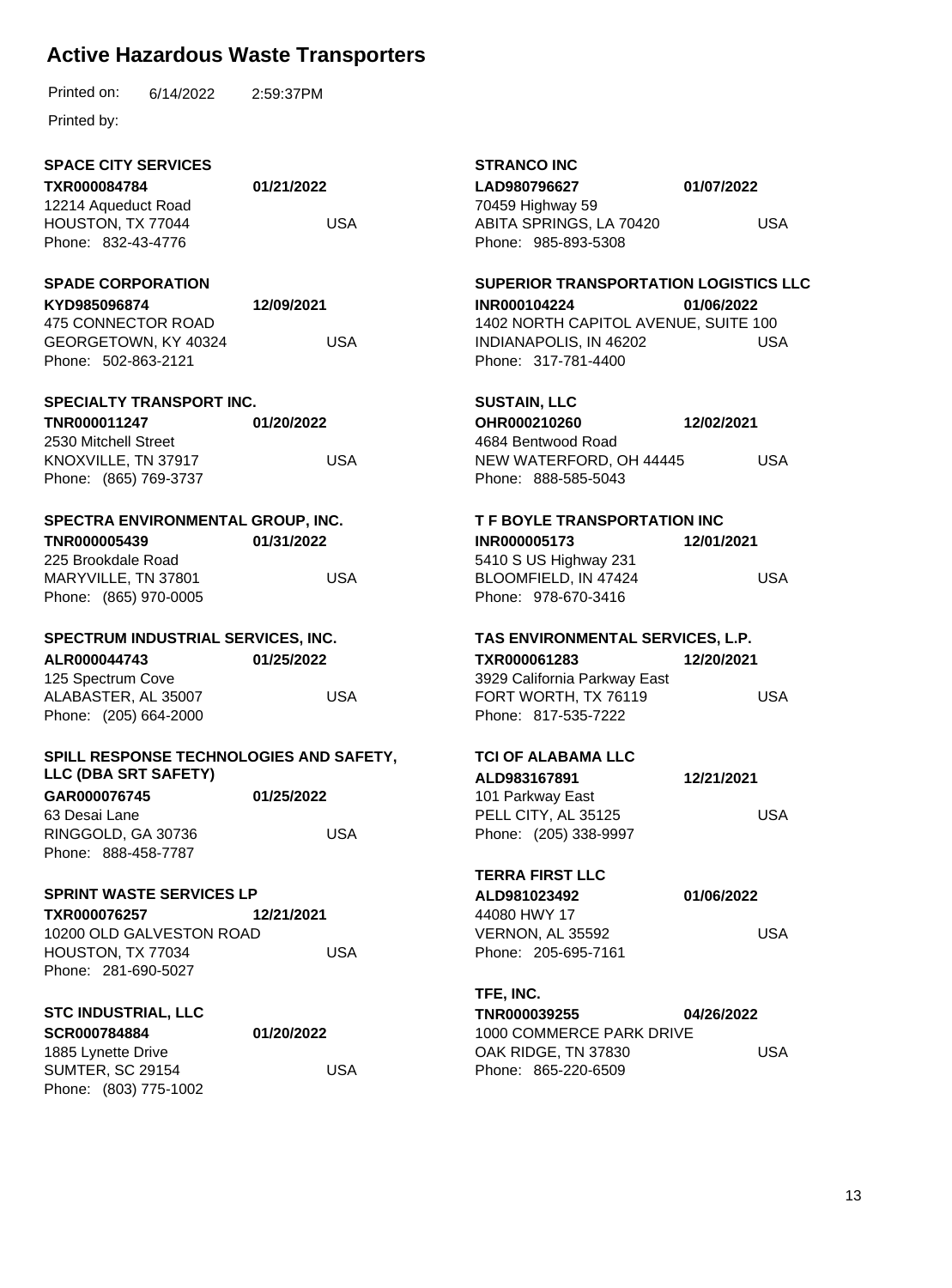6/14/2022 Printed on: 2:59:37PM

Printed by:

### **THE CLEANING LEADERS, LLC**

**TNR000046821** 330 Stonecrest Way NASHVILLE, TN 37209 Phone: 615-646-0334 **12/01/2021** USA

#### **THOMAS GRAY & ASSOCIATES, INC.**

**CAD066151648** 1205 W BARKLEY AVENUE ORANGE, CA 92868 Phone: 714-997-8090 **01/10/2022** USA

#### **THOMPSON TRUCKING INC**

| VAD988173431           | 12/22/2021 |
|------------------------|------------|
| 11939 RICHMOND HIGHWAY |            |
| CONCORD, VA 24538      | USA        |
| Phone:                 |            |

#### **THREE RIVERS TRUCKING, INC.**

| <b>INR000127431</b> |                           | 01/26/2022 |
|---------------------|---------------------------|------------|
|                     | 3250 COUNTY ROAD 427      |            |
|                     | <b>WATERLOO. IN 46793</b> | USA        |
|                     | Phone: 260-587-9113       |            |

#### **TMS ENVIRONMENTAL, LLC DBA KENT ENVIRONMENTAL**

| LAD981520372         | 01/10/2022 |
|----------------------|------------|
| 1555 Beaulieu Road   |            |
| PORT ALLEN, LA 70767 | USA        |
| Phone: 225-930-4512  |            |

#### **TNI (USA) INC. DBA AATCO**

| <b>MOR000501981</b>        | 01/21/2022 |
|----------------------------|------------|
| 8141 E 7th Street. Suite A |            |
| <b>JOPLIN. MO 64801</b>    | USA        |
| Phone: 471-623-8784        |            |

#### **TRADEBE TRANSPORTATION LLC**

**INR000123497** 4323 Kennedy Avenue **01/20/2022**

USA

EAST CHICAGO, IN 46312 Phone: (219) 397-3951

#### **TRANSPORT ROLLEX LTEE**

**NYF006000053** 910 BOUL LIONEL BOULET VARENNES, QUEBEC J3X 1P7 Phone: 450-652-4282 **12/20/2021** Canada

#### **TRANSWOOD, INC. NE0000080580**

| <b>NE0000080580</b>      |
|--------------------------|
| 2565 Saint Mary's Avenue |
| <b>OMAHA, NE 68105</b>   |
| Phone: (402) 346-8092    |

**12/20/2021**

USA

# **TRIHAZ SOLUTIONS, LLC**

| 01/24/2022 |
|------------|
|            |
| USA        |
|            |
|            |

#### **TRISTATE ENVIRONMENTAL HAZMAT SPECIALIST LLC**

**TNR000043687** 105 PONDEROSA DRIVE KIMBALL, TN 37347 Phone: 423-228-4559 **01/26/2022** USA

## **TRI-STATE GOVERNMENT SERVICES**

**TNR000021550** 4762 HIGHWAY 58, SUITE 120 CHATTANOOGA, TN 37416 Phone: 423-499-8707 **01/26/2022** USA

#### **TRIUMVIRATE ENVIRONMENTAL INC**

**MAC300016672** 200 INNER BELT ROAD SOMERVILLE, MA 02143 Phone: 617-628-8098 **01/27/2022** USA

#### **TRIUMVIRATE ENVIRONMENTAL SERVICES, INC.**

**FLD981018773** 3670 SW 47th Avenue DAVIE, FL 33314 Phone: 954-817-2789 **12/10/2021** USA

#### **TURNKEY TECHNICAL SERVICES, LLC**

**TNR000046334** 1253 E. Tri-County Boulevard OLIVER SPRINGS, TN 37840 Phone: 865-425-0671 **12/22/2021** USA

#### **TVA, TRANSPORTATION SERVICES**

**AL2640006746** 219 River Road MF-1B-M MUSCLE SHOALS, AL 35661 Phone: (256) 314-7502 **01/27/2022** USA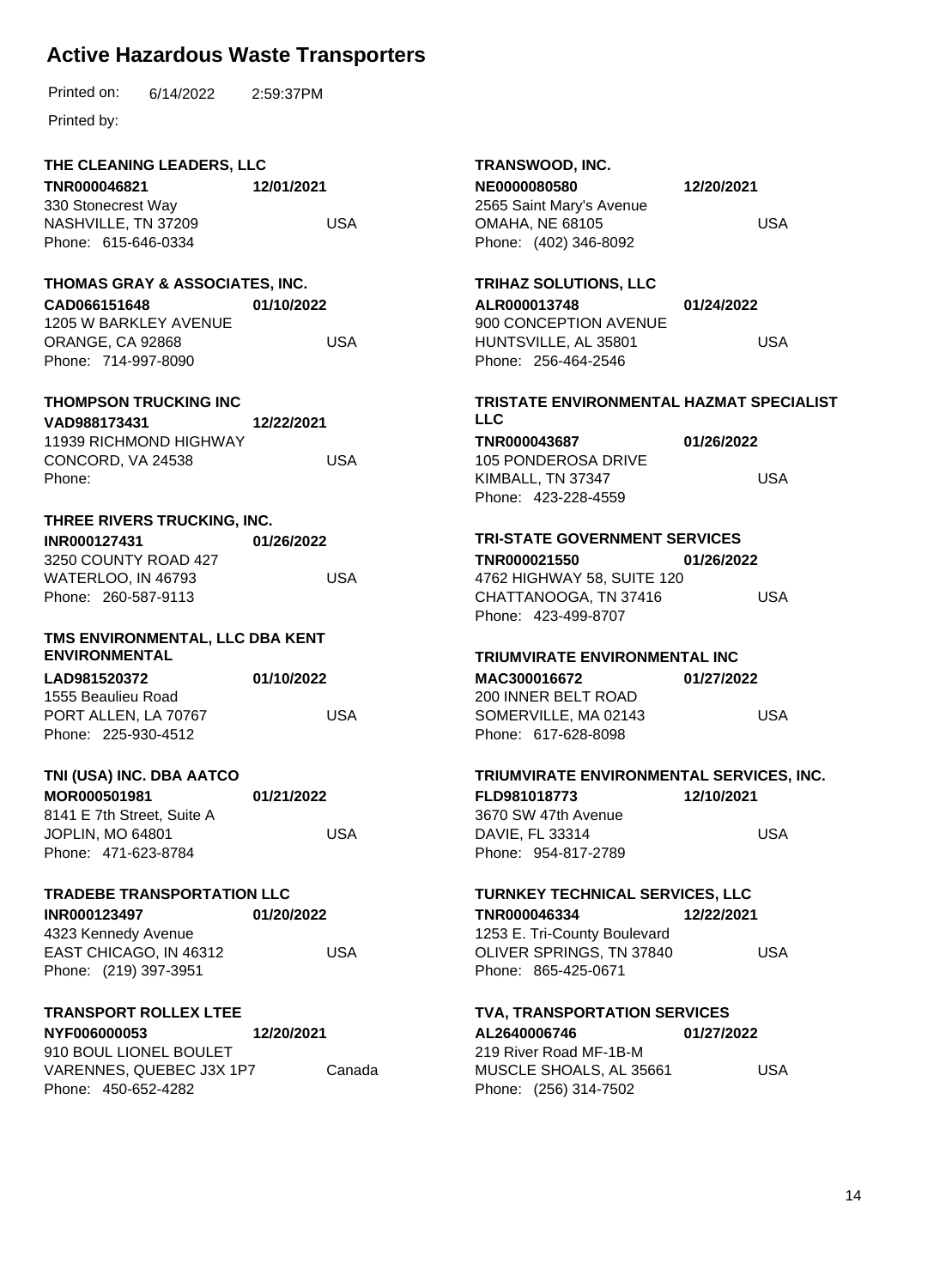Printed by:

#### **U.S. BULK TRANSPORT INC.**

**PAD987347515** 205 PENNBRIAR DRIVE ERIE, PA 16509 Phone: 814-824-9949 **01/05/2022** USA

#### **U.S. DOE, EAST TENNESSEE TECHNOLOGY PARK TN0890090004 01/06/2022**

Highway 58 and Blair Road OAK RIDGE, TN 37830 Phone: (865) 201-4076 USA

### **U.S. DOE, OAK RIDGE NATIONAL LABORATORY**

| TN1890090003          | 01/05/2022 |
|-----------------------|------------|
| 1 Bethel Valley Road  |            |
| OAK RIDGE, TN 37830   | USA        |
| Phone: (865) 241-5664 |            |

#### **U.S. DOE, Y-12 NATIONAL SECURITY COMPLEX TN3890090001 01/06/2022**

| .                     | $\sim$ |
|-----------------------|--------|
| 301 Bear Creek Road   |        |
| OAK RIDGE, TN 37830   | USA    |
| Phone: (865) 976-9867 |        |

#### **U.S. ENVIRONMENTAL INC.**

| PAR000524041          | 02/03/2022 |
|-----------------------|------------|
| 409 BOOT ROAD         |            |
| DOWNINGTOWN, PA 19335 | USA        |
| Phone: 610-518-5800   |            |

#### **U.S. INDUSTRIAL TECHNOLOGIES, INC.**

| MIR000022772          | 01/24/2022 |
|-----------------------|------------|
| 12000 Globe Street    |            |
| LIVONIA, MI 48150     | USA        |
| Phone: (734) 462-4100 |            |

#### **UNITED STATES ENVIRONMENTAL SERVICES LLC**

**LAR000029413** 2809 EAST JUDGE PEREZ DRIVE MERAUX, LA 70075 Phone: 504-279-9930 **01/21/2022** USA

#### **UNIVAR SOLUTIONS USA INC.**

**TXR000084869** 3 WATERWAY SQUARE PL, SUITE 1000 THE WOODLANDS, TX 77380 Phone: 281-297-0700 **01/27/2022** USA

# **UNIVERSAL TRANSPORT INC**

**ARD983267279** 11601 IRONTON CUTOFF ROAD LITTLE ROCK, AR 72206 Phone: 501-888-6557 **12/20/2021** USA

#### **US ECOLOGY TRANSPORTATION SOLUTIONS, INC. DBA US ECOLOGY**

**MIK593743838** 36345 Van Born Road, Suite A ROMULUS, MI 48174 Phone: 734-521-8104 **01/20/2022** USA

#### **US TANK ALLIANCE, INC.**

**OHR000141267** 7400 SKYLINE DRIVE EAST, SUITE A COLUMBUS, OH 43235 Phone: 614-597-7944 **01/31/2022** USA

#### **USHER TRANSPORT, INC.**

**KYR000043695** 3801 Shanks Lane LOUISVILLE, KY 40216 Phone: 502-449-4000 **01/10/2022** USA

#### **VEOLIA ES TECHNICAL SOLUTIONS LLC**

**NJD080631369** 1 EDEN LANE FLANDERS, NJ 07836 Phone: 973-691-7321 **12/21/2021** USA

#### **VICKERY TRANSPORTATION INC.**

| OHR000103762          | 12/17/2021 |
|-----------------------|------------|
| 3956 State Route 412  |            |
| VICKERY. OH 43464     | USA        |
| Phone: (419) 547-4760 |            |

#### **VLS - ARMOR, LLC**

**TND981920119** 101 South Park Drive MOUNT PLEASANT, TN 38474 Phone: (931) 379-9642 **01/26/2022** USA

#### **WASTE BROKER ENVIRONMENTAL, LLC**

**MSR000003871** 63320 HIGHWAY 25 N SMITHVILLE, MS 38870 Phone: 662-651-5300 **01/07/2022** USA